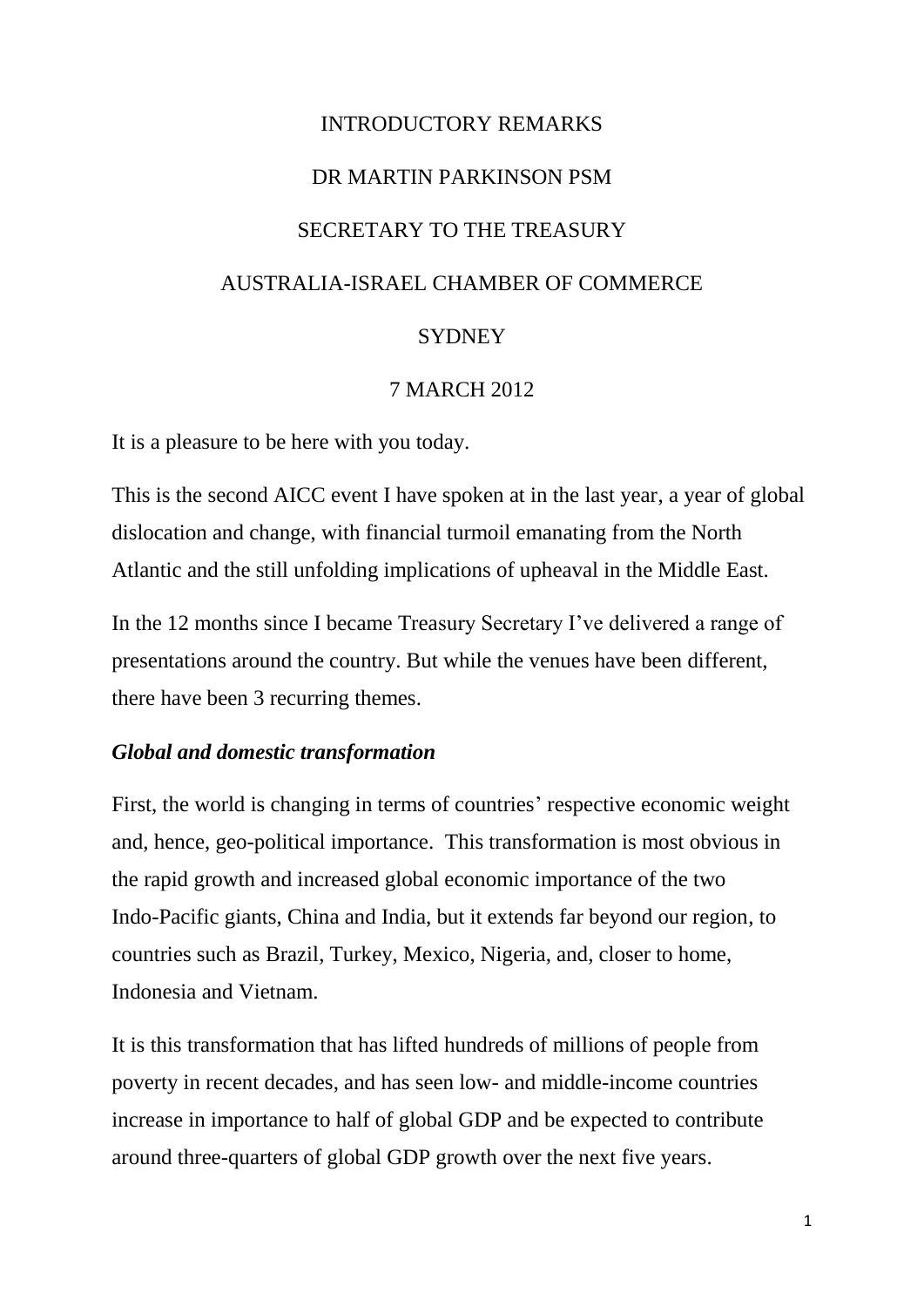



Source: The Conference Board Total Economy Database, Maddison (2010), IMF World Economic Outlook Database and Treasury.

But the forces leading to this global transformation are also remaking the Australian economy. This adjustment within our economy is causing difficulty for some sectors and is even leading to a questioning of the post-1983 suite of policies that has delivered huge growth in our own living standards and an improved resilience in our economy.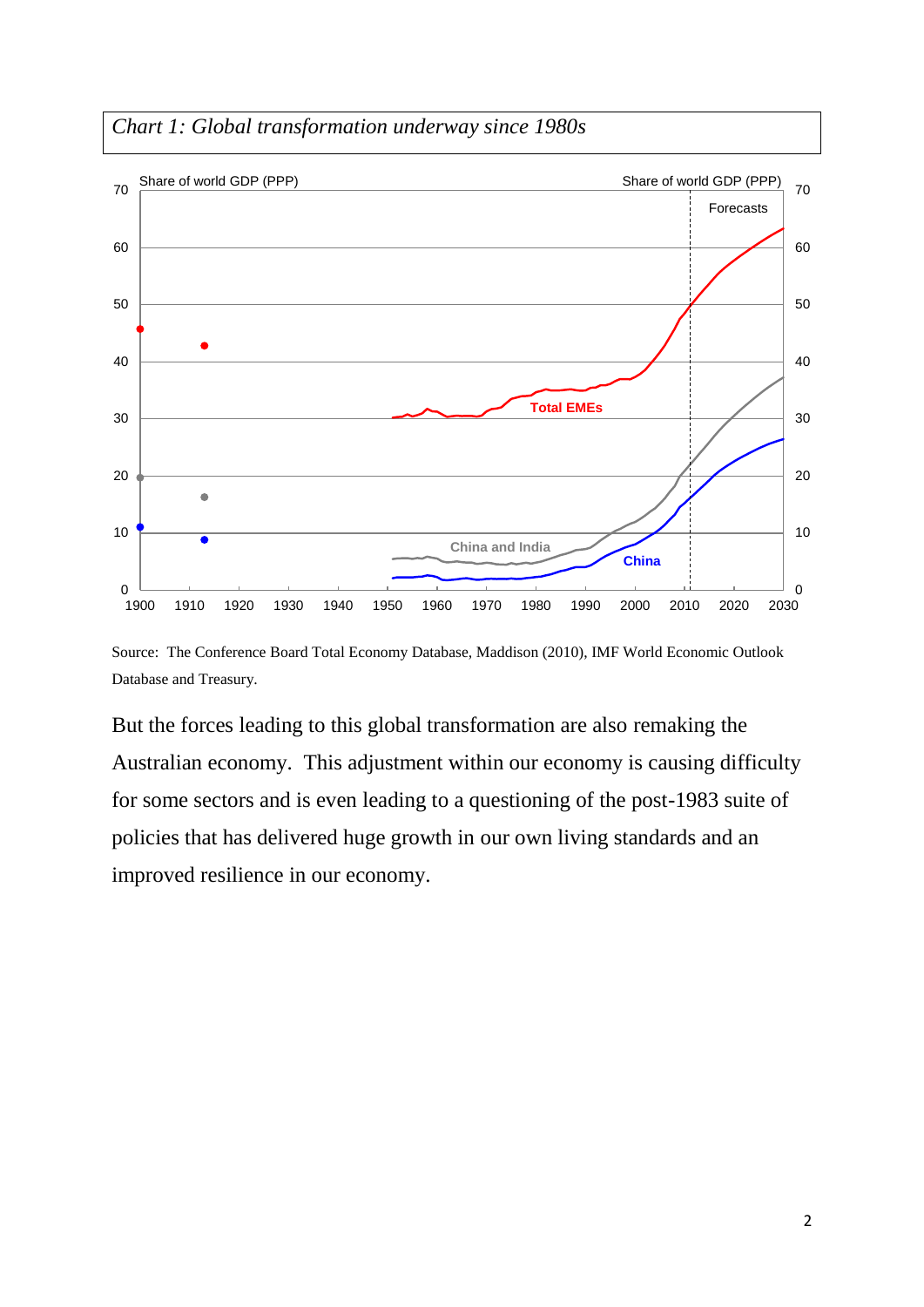## *Chart 2: National income (GDI per capita)*



Note: Data refers to financial years; reference year for chain volume measures is 2009-10. Source: ABS Catalogue Numbers 3101.0, 3105.0 and 5204.0.

This new world brings with it huge opportunities for Australia, particularly on the back of the growth in the Asia-Pacific (excluding the United States and Canada) middle class which is expected to grow from around 500 million people in 2009, to around 1.7 billion by 2020 and to 3.2 billion by 2030. This group of people will want knowledge intensive manufactures, knowledge intensive services – health, education and professional services, everything from legal and architectural skills to logistical know-how – higher quality diets and great tourism experiences.

If we continue to make the right policy choices, as we showed ourselves capable of in the 1980s and 1990s, we have the opportunity to underpin Australia's future prosperity and establish ourselves as an exemplar for the rest of the world. The decisions we made during that previous period of restructuring have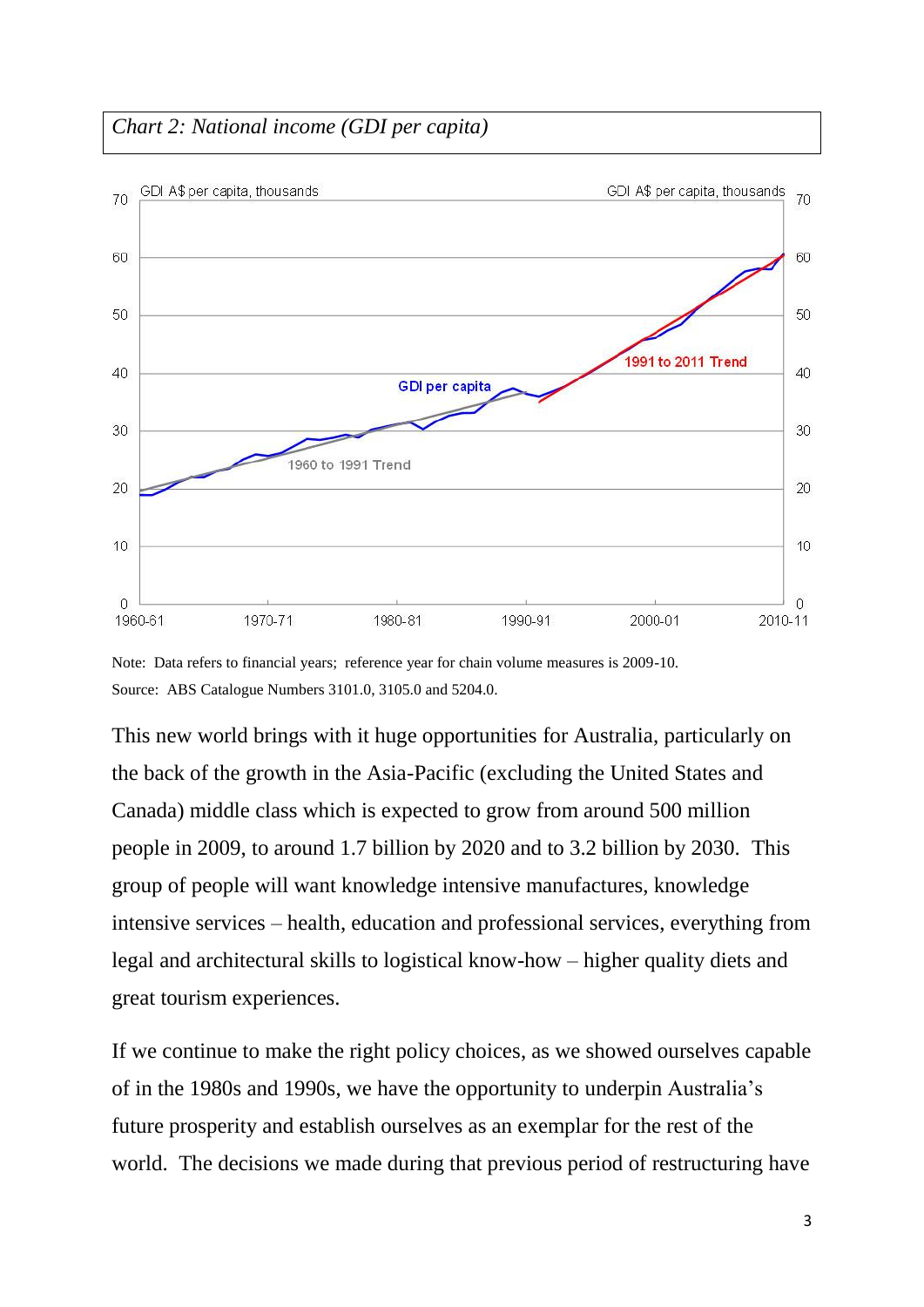contributed to the living standards we enjoy today, and the decisions we make today will determine our prospects for the years ahead.

To put it simply, Australian policy reform in the face of past structural pressures has raised Australian living standards dramatically. To take one example, the Productivity Commission has estimated that productivity improvements and price changes observed over the 1990s in key infrastructure sectors affected by National Competition Policy and related reforms boosted Australia's GDP by around 2.5 per cent. This means our economy today is around \$35 billion larger than it would have been without those reforms.

Australia's governments have previously committed themselves to reducing the impact of regulation on the cost of doing business and to promote competition as part of reforms to achieve a Seamless National Economy. The Productivity Commission's preliminary assessment of 17 of the Seamless National Economy deregulation reforms is that, if completed, these could increase GDP by over 0.4 per cent in the longer run, growing the economy by over \$6 billion in today's dollars.

In contrast, had we failed to take the hard choices in the past decade, and pursued populist policies – whether regulatory or fiscal – that reduced competition, undermined price signals and distorted resource allocation, we would have consigned Australia to lower productivity and lower living standards today.

As a nation, we face the same choices again – do we continue to pursue pro-market, pro-competition, pro-productivity reforms – using the benefits of the mining boom to help grasp the opportunities of the global transformation, or do we complacently try to slide through on our natural resource endowment alone while watching the huge opportunities from the growing Asian middle class melt away?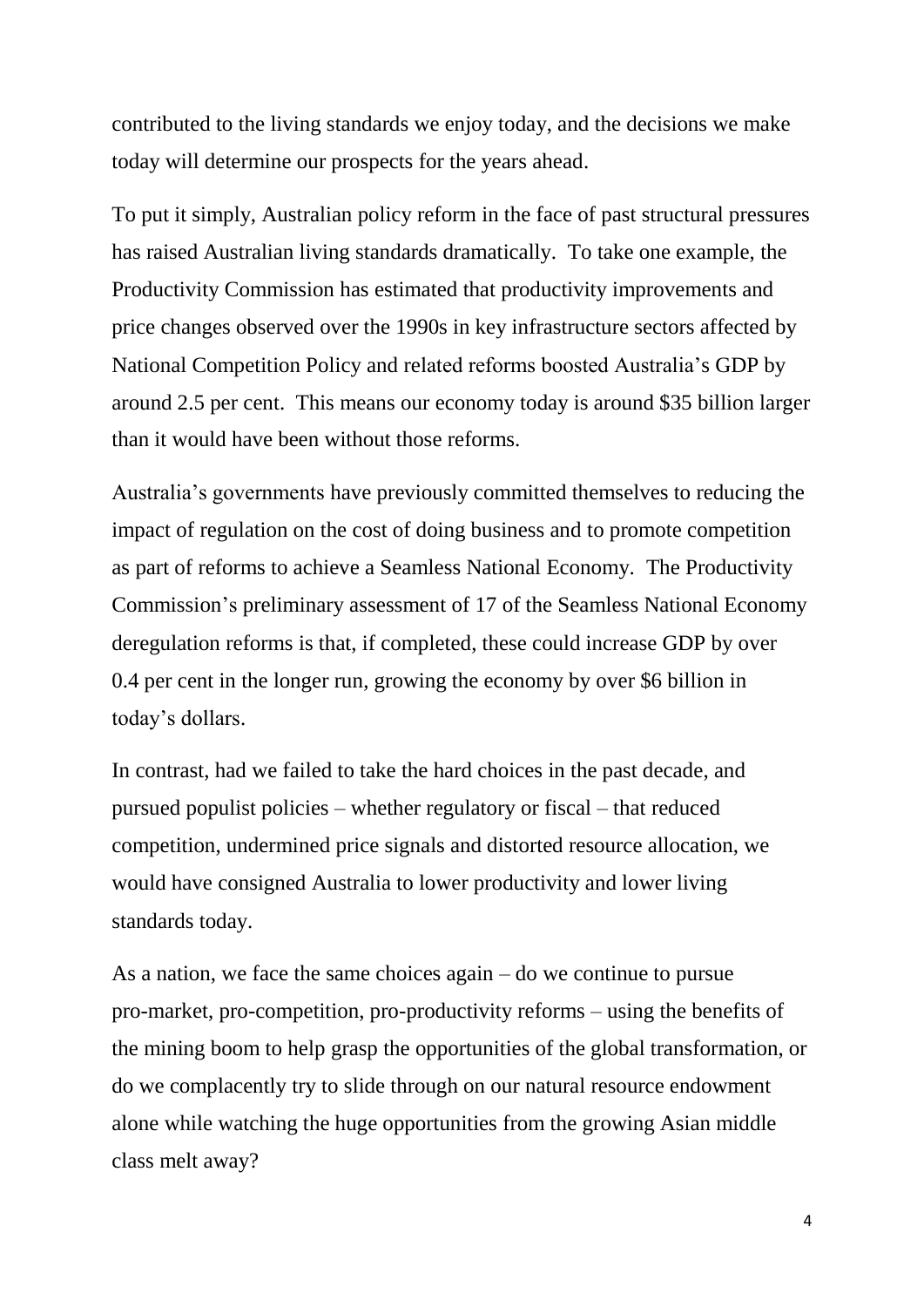#### *An aging population and a deteriorating productivity performance*

Second, we continue to face the pre-existing domestic challenges of an aging population and a decade long decline in our productivity performance. Coincidentally, there is significant overlap in the policies required to address these challenges and those required if we are to grasp the global opportunities, potentially offering huge co-benefits from the same set of actions.

Notwithstanding the attention that the GFC and its aftermath have demanded from policy makers at all levels of government, we cannot lose sight of the fact that our population is aging – the data are well known. In 2010, 11.7 per cent of our population was aged between 65 and 84, and 1.8 per cent were aged 85 and over. By 2050, the comparable figures are 17.6 per cent of Australia's population aged between 65 and 84, and 5.1 per cent aged 85 and over. In percentage terms these may not seem large changes – but it means that we could have over 8 million people aged 65 and over by 2050, of whom 1.8 million people will be at least 85.

Put another way, rather than the 5 people of traditional working age we had for each person aged 65 and over in 2010, we will have around 2.7 by 2050. As the intergenerational reports have noted, this carries with it big challenges for fiscal sustainability and an imperative to improve productivity in the caring sectors, especially health and aged care.

The challenge to turn around our deteriorating productivity performance more generally is also well known – after the significant improvements in productivity flowing from the post 1983 reforms, the beginning of the 2000s saw a marked slowing in labour productivity growth. More disturbing still has been the sharp deterioration in multi-factor productivity – how clever we are at combining labour, capital, resources and ideas.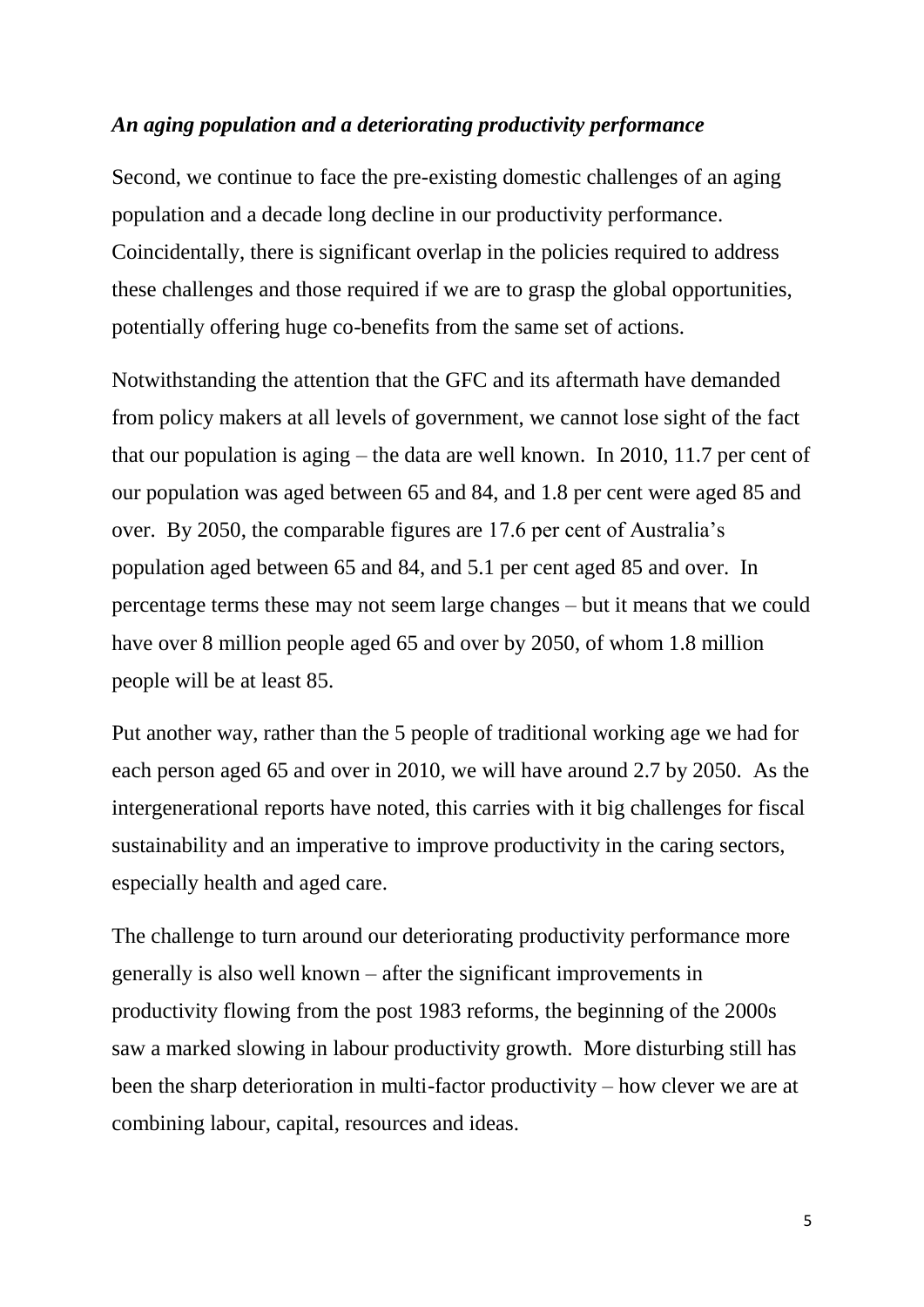*Chart 3: Productivity growth cycles* 



Note: \* Incomplete cycle.

Source: ABS Catalogue Numbers 5260.0.55.002 and Treasury.

It is true that the growth in mining investment is dampening these figures as we are yet to see the resulting growth in output, and we are increasingly pursuing lower-quality resource deposits, but the story remains, albeit somewhat muted, even if we abstract from mining.

As Paul Krugman has so pithily put it: "Productivity isn't everything, but in the long run it is almost everything. A country's ability to improve its standard of living over time depends almost entirely on its ability to raise its output per worker."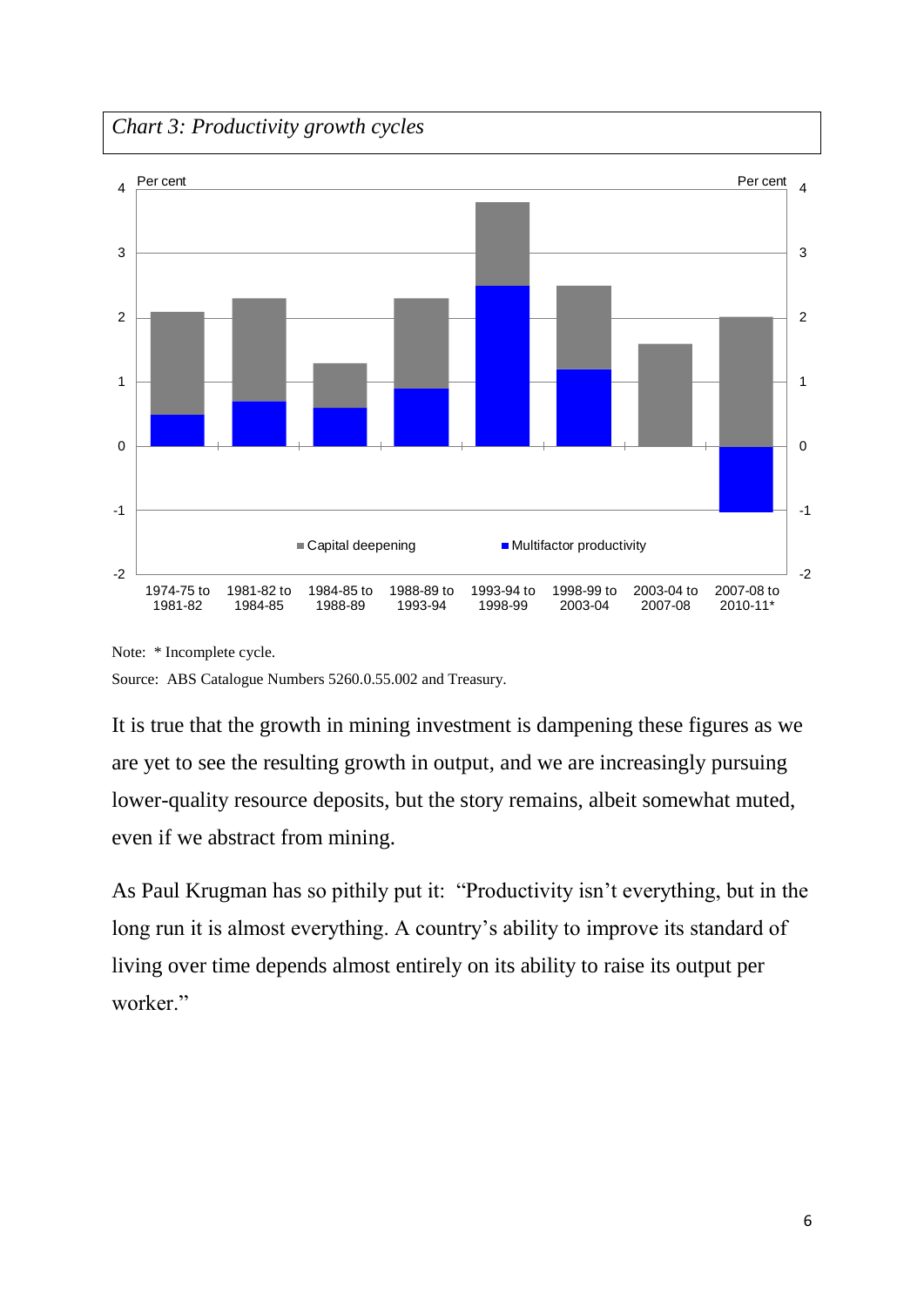

### *Chart 4: Decomposition of growth in real GNI per capita*

Source: ABS Catalogue Numbers 5206.0, 6202.0 and Treasury.

This is particularly germane to Australia today. After almost all of our growth in national income coming from productivity in the 1990s and early 2000s, over the last decade the contribution from productivity has more than halved – we have maintained the same rate of growth in living standards only because of the huge rise in our terms of trade. If, as we suspect, the terms of trade are unlikely to grow much, if at all, from here, this means that growth in Australian living standards will also slow unless productivity picks-up.

Some of the investments now being made to improve productivity – especially those in infrastructure and skills – will have a significant payoff in the years ahead. But there are some things that can have a more immediate payoff – while we wait for new skills and training to flow through the workforce we should be doing everything possible to ensure existing skills are able to be effectively utilised. For this reason it is imperative that we accelerate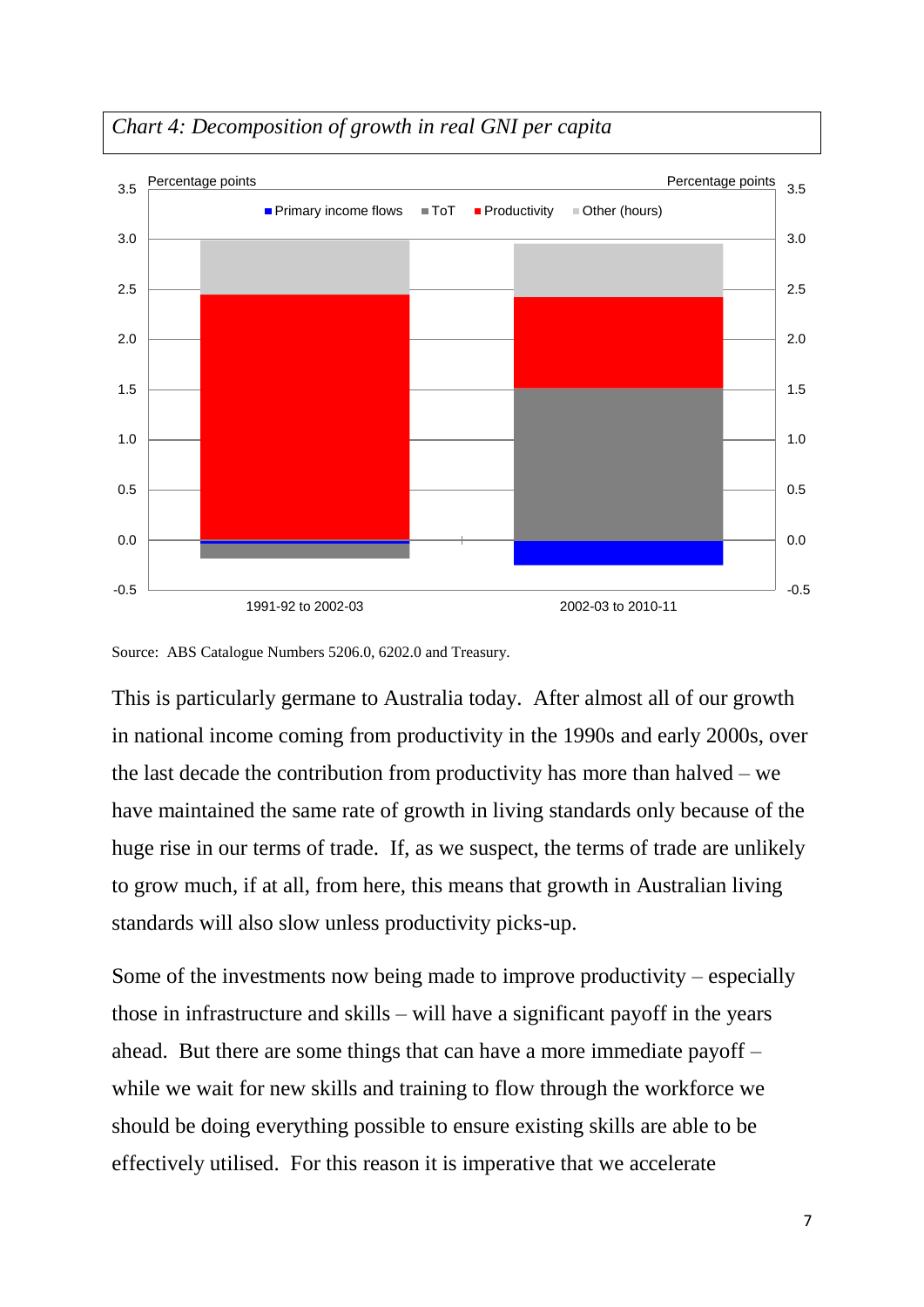implementation of the Seamless National Economy initiatives, including on skill recognition across state boundaries.

#### *Medium-term fiscal strategy and the importance of fiscal credibility*

Third, the recent experience in Europe, and to a lesser extent, the United States, highlights the importance of a credible medium-term approach to fiscal policy.

In recent decades, Australia has been well served by a bi-partisan commitment to sustainable public finances. The willingness of Australian Governments to build up fiscal reservoirs in the good times and to deploy those resources when needed to help sustain the economy, as we saw during the Global Financial Crisis (GFC), has contributed much to the stability of the economy in the last two decades.<sup>1</sup>

Critically, having deployed our fiscal ammunition during the GFC, the imperative today is to return to surplus and to pay down debt – to begin to recharge our fiscal ammunition for future use if needed, and to ensure that fiscal policy plays its part in delivering macro-economic stability in stronger economic circumstances.

That said, the task of maintaining medium-term sustainability for both the Commonwealth and the States has been made harder by developments in the revenue base. Indeed, for both levels of government, surpluses are likely to remain at best razor-thin without deliberate efforts to significantly increase revenue or reduce expenditure.

This predominantly reflects the sharp weakening of revenue collections over recent years.

**.** 

 $1$  This is not to suggest that policy has been appropriately calibrated at all times, but rather that fiscal policy has tended to lean against the state of the economy at most times since the mid 1980s.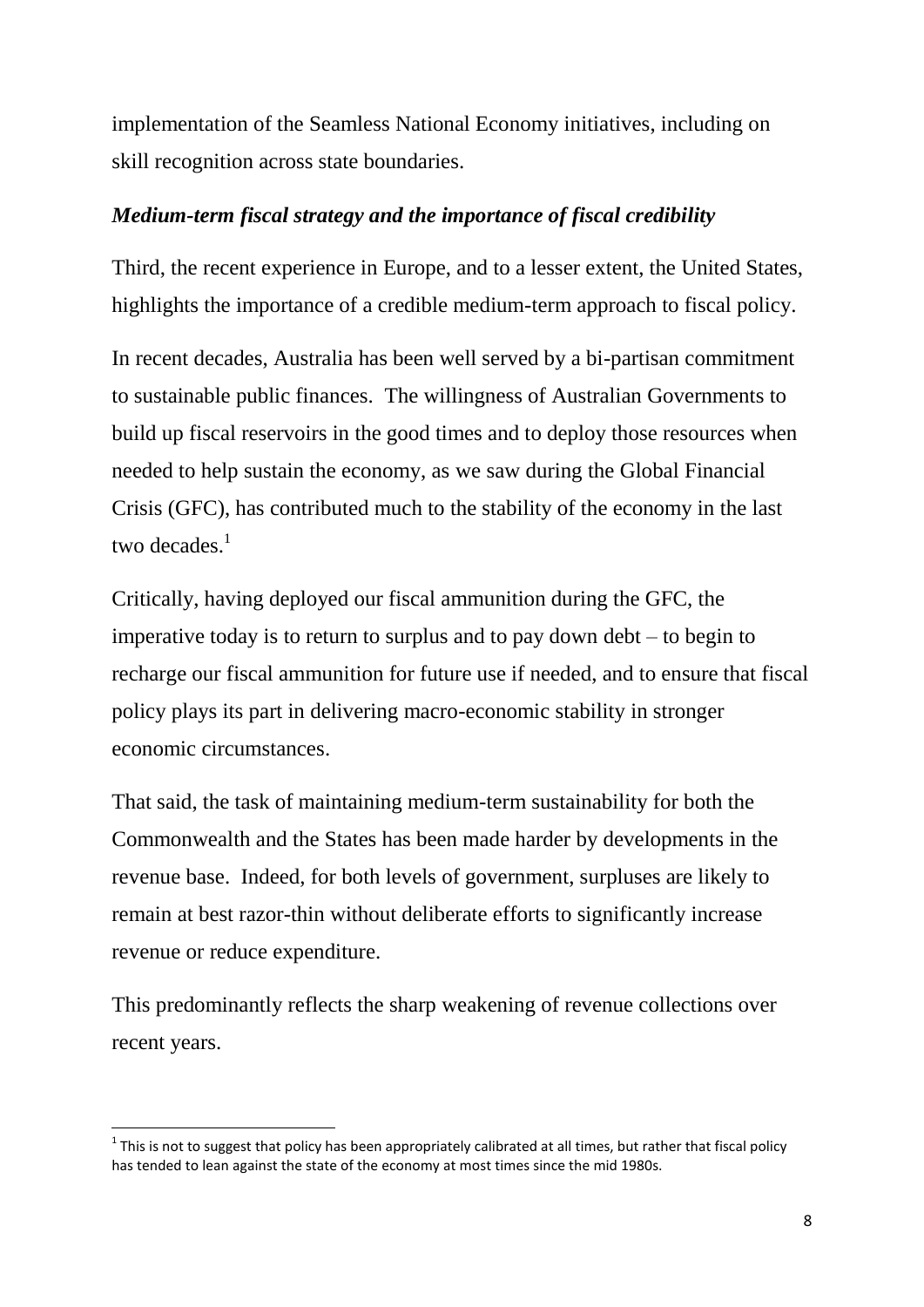The tax-to-GDP ratio has fallen by 4 percentage points since the GFC, and is not expected to recover to its pre-crisis level for many years to come. This reflects a combination of cyclical and structural factors. Capital gains tax has been hit hard in the aftermath of the crisis. Households are more cautious in their spending pattern, dampening indirect taxes in the process. Meanwhile, the resources boom and the increasing importance of the mining sector is having significant impact on tax revenues. Mining companies account for about a fifth of gross operating surplus, yet only around a tenth of company tax receipts, primarily because tax receipts from the industry are affected by the high levels of investment occurring in the sector and the consequent level of depreciation deductions. Finally, the historically high Australian dollar hurts profits in, and taxes from, the non-mining export, and import-competing, sectors.



*Chart 5: Tax receipts and total payments to GDP since the mid-1980s* 

Source: 2011-12 MYEFO.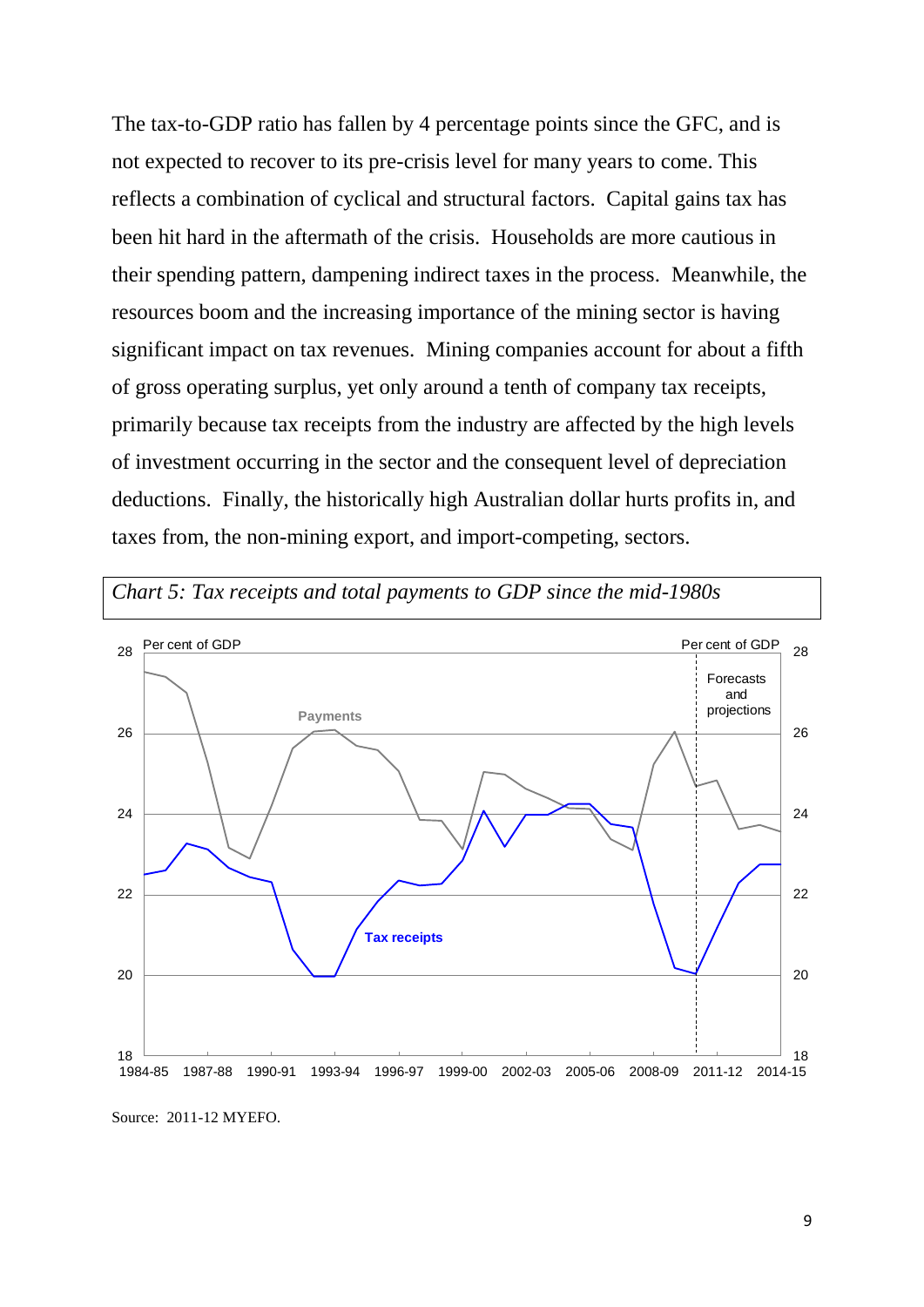With muted growth in tax receipts projected for much of the next decade, Australia will need significantly greater expenditure restraint in the decade ahead than was seen in the first half of the 2000s if we are to deliver the sort of fiscal outcomes likely to be required for sound macroeconomic management and as we pay down debt.

At the same time, there is an emerging debate about the desirability of a Sovereign Wealth Fund. Putting aside the fact we already have an SWF (the Future Fund), the conflicting objectives of the different proponents of a new SWF, and whether our superannuation system already has some of the characteristics sought in a new Fund, it is worth making a fairly straightforward observation.

Specifically, Treasury is often characterised as being opposed to an SWF – yet our comments are neither supportive nor critical. Rather, we continue to observe that the creation of an SWF *per se* does nothing to address either Australia's net debt position or, more broadly, the level of government or national savings over time.

If the Australian Government had financial liabilities of \$10 billion and runs a \$1 billion surplus, it can reduce gross liabilities to \$9 billion, or it can maintain them at \$10 billion and buy \$1 billion of financial assets to be held in an SWF – in both cases, net financial liabilities are \$9 billion.

The only way the creation of a Sovereign Wealth Fund delivers a faster improvement in net debt is if it is used to justify a tightening of fiscal policy that would not otherwise be achieved.

As such, if we are to have a sensible discussion about the merits of an SWF, the proponents of such Funds, whether at the national or sub-national level, need to be clearer about precisely what they have in mind. Absent tough fiscal